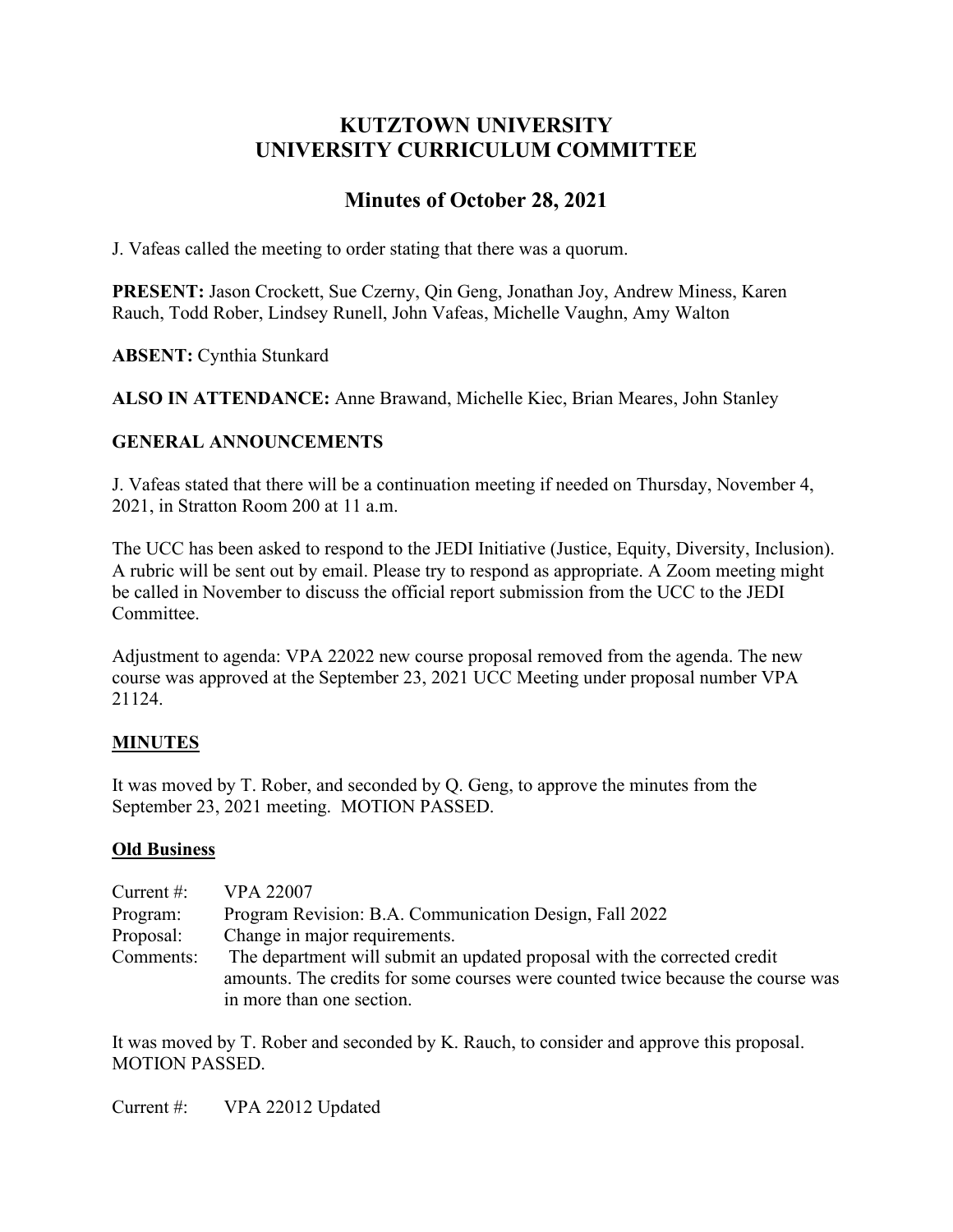Course: COM 519 Integrated Marketing Communication, Spring 2022 Proposal: New course added to the Master Course Listing. Comments: Updated proposal. Course objectives have been updated to make the Graduate course more academically rigorous than the Undergraduate course. M. Kiec present to speak to this proposal, the department does not want a 400 level course. If a student has taken COM 319 they cannot also take COM 519 for credit. An advisory note will be added to the M.A. Arts Administration checksheet informing students that if they have taken COM 319 that a different requirement will be necessary in place of COM 519. A sentence will be added to the course description informing students that they cannot take the course if they have already taken COM 319.

It was moved by J. Joy and seconded by T. Rober, to consider and approve this proposal. MOTION PASSED.

#### **New Business**

#### **College of Business**

| Current $#$ : | COB 22006                                                                          |
|---------------|------------------------------------------------------------------------------------|
| Course:       | MGM 365 Sustainability in Business and Corporate Social Responsibility, Spring     |
|               | 2022                                                                               |
| Proposal:     | New course added to the Master Course Listing.                                     |
| Comments:     | Unclear if this course needs to be crosslisted. If so the course title and number  |
|               | need to be the same as the course it is being crosslisted with. A. Walton provided |
|               | some clarity on requirements for crosslisted courses.                              |

It was moved by Q. Geng and seconded by A. Miness to consider and approve this motion. It was moved by K. Rauch, and seconded by T. Rober, to table this proposal. MOTION PASSED.

#### **College of Education**

| Current $#$ : | COE 22001                                                                        |
|---------------|----------------------------------------------------------------------------------|
| Program:      | B.S. Special Education - Visual Impairment, Fall 2022                            |
| Proposal:     | Change in program requirements.                                                  |
| Comments:     | The number of credits do not add up. The checksheet needs a General Education    |
|               | side and 8-semester planner. Clarification is needed, what MAT courses can count |
|               | in directed Gen Ed. Updated proposal needs to be uploaded to SharePoint.         |

It was moved by L. Runell, and seconded by T. Rober, to consider and approve this proposal. MOTION PASSED.

#### **College of Liberal Arts and Sciences**

Current# LAS 22027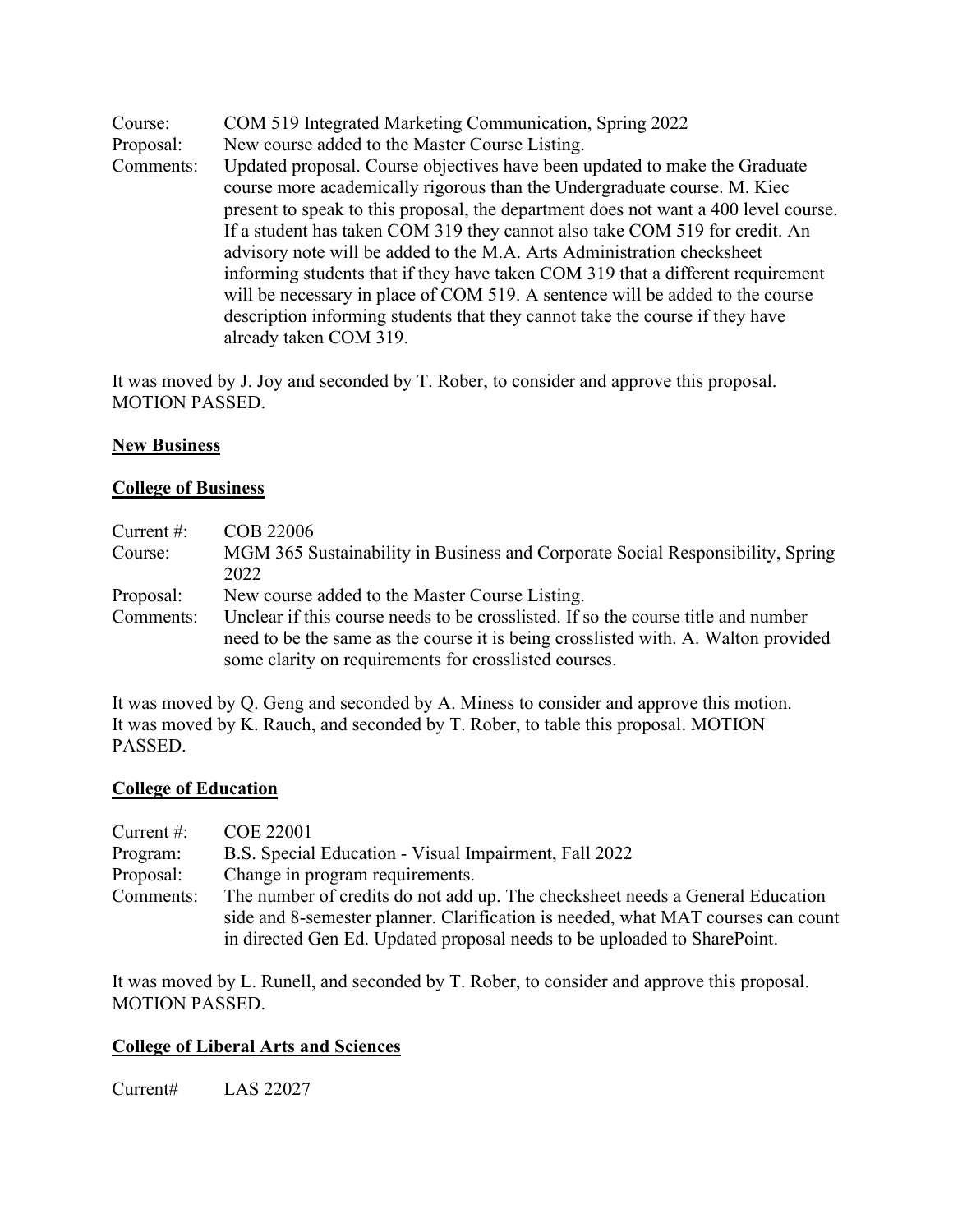Program: B.S. Environmental Science - Regenerative Agriculture Track, Spring 2022 Program Revision change in title

It was moved by L. Runell and seconded by M. Vaughn to consider and approve this proposal. MOTION PASSED.

# **College of Visual and Performing Arts**

| Current:  | <b>VPA 22009</b>                           |
|-----------|--------------------------------------------|
| Program:  | B.F.A. Applied Digital Arts, Fall 2022     |
| Proposal: | Program revision, change in program title. |

It was moved by M. Vaughn, and seconded by T. Rober, to consider and approve this proposal. MOTION PASSED.

## **ANNOUNCEMENTS**

| <b>COB 21051</b> | Course Revision: ACC 317 Tax Accounting I, Spring 2022                     |
|------------------|----------------------------------------------------------------------------|
| <b>COB 22002</b> | Course Revision: MGM 210 Principles of Management, Spring 2022             |
| <b>COB 22003</b> | Course Revision: SCM 362 Supply Chain Analytics, Spring 2022               |
|                  | It was moved by T. Rober, and seconded by Q. Geng, to table this proposal. |
|                  | <b>MOTION PASSED.</b>                                                      |
| <b>COB 22004</b> | Course Revision: MGM 315 Management Science, Spring 2022                   |
|                  | It was moved by T. Rober, and seconded by Q. Geng, to table this proposal. |
|                  | <b>MOTION PASSED.</b>                                                      |
| <b>COB 22005</b> | Course Revision: SCM 365 Sustainability in Supply Chains, Spring 2022      |
|                  | It was moved by T. Rober, and seconded by Q. Geng, to table this proposal. |
|                  | <b>MOTION PASSED.</b>                                                      |
| <b>COB 22007</b> | Course Revision: MGM 351 Operations Management, Spring 2022                |
| <b>LAS 22025</b> | Course Revision: HIS 204 History of Gender Dynamics in Africa, Spring 2022 |
| <b>LAS 22035</b> | De-archive Course: CHM 1 Preparatory Chemistry, Fall 2022                  |
|                  | It was moved by T. Rober, and seconded by Q. Geng, to table this proposal. |
|                  | <b>MOTION PASSED.</b>                                                      |
| <b>VPA 21134</b> | Course Revision: ARH 126 Art History C 1850 - Today, Spring 2022           |
|                  |                                                                            |

#### **General Education**

|                  | LAS 21008 General Education: ANT 236 Ethnographic Research Methods, Spring 2022             |
|------------------|---------------------------------------------------------------------------------------------|
| <b>LAS 22004</b> | General Education: ANT 165 The Muslim Middle East, Spring 2022                              |
| <b>LAS 22005</b> | General Education: ANT/WGS 114 Women and Religion, Spring 2022                              |
| <b>LAS 22021</b> | General Education: CRJ 10 Introduction to Criminal Justice, Spring 2022                     |
|                  | <b>VPA 22017</b> General Education: FYS 100 Art & Architecture of Harry Potter, Spring 2022 |

## **Selected Topics**